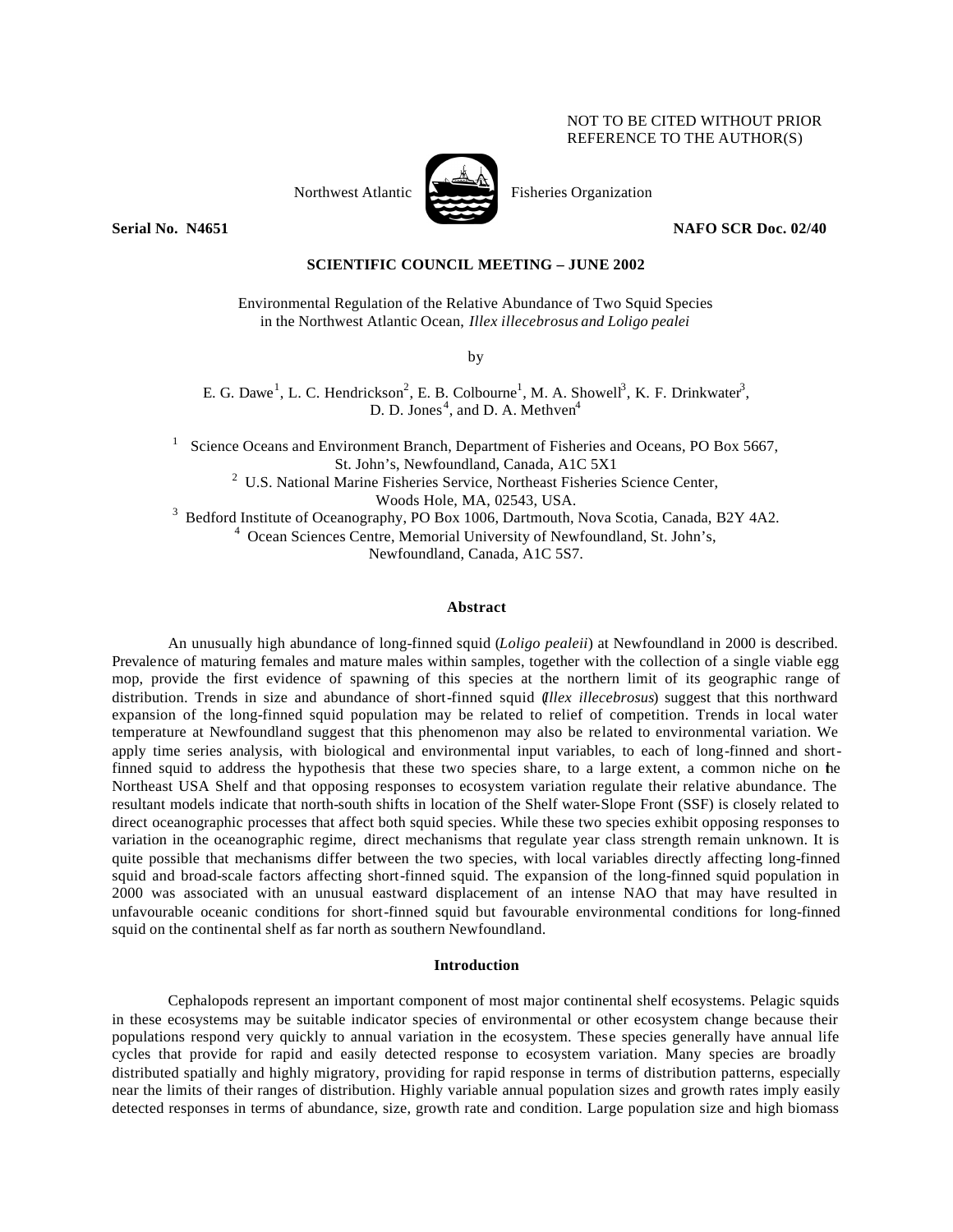provide, through economic importance, the tools (commercial catches and survey indices) to monitor and measure annual changes in distribution, abundance, and size, that can be related to other ecosystem changes.

Generally, the cephalopod fauna in most continental shelf ecosystems globally is dominated by commercially exploited pelagic squids of the families Ommastrephidae (short-finned squids) and Loliginidae (longfinned squids). While these squids are commonly sympatric to a large extent, the ommastrephids are typically oceanic and more highly migratory than the typically neritic loliginids. The most well studied of such sympatric loliginids and ommastrephids are *Loligo pealeii* and *Illex illecebrosus* in the northwest Atlantic Ocean. Time series of data from fisheries and surveys are available for both these species for more than 30 years.

The long-finned squid (*Loligo pealeii*) is distributed from the Gulf of Venezuela to Newfoundland (Summers, 1983; Dawe *et al.,* 1990) and seasonal changes in distribution are limited to the continental shelf. The short-finned squid (*Illex illecebrosus*) is distributed from off central Florida to southern Labrador (Dawe *et al.,* 2000) and its life cycle includes an initial oceanic phase before it moves onto the continental shelf. While the northern limits of distribution of both species are similar, the short-finned squid may be commercially fished at its northern limit whereas long-finned squid seldom occur north of Brown's Bank on the Nova Scotian Shelf (Summers, 1983) and the commercial fishery does not extend north of Georges Bank and the Gulf of Maine. Both species coexist in high abundance, and support commercial fisheries, on the USA continental shelf north of Cape Hatteras.

Spatial and seasonal variation in distribution of both species is closely related to oceanographic variation (Trites, 1983; Rowell *et al.,* 1985; Dawe and Warren, 1993; Dawe *et al.,* 2000). Brodziak and Hendrickson (1999) found that the long-finned squid was more strongly associated with spatial variation in environmental factors than was the short-finned squid during autumn on the Northeast USA Shelf. Annual variation in abundance of shortfinned squid has also been related to oceanographic variation (Dawe *et al.,* 2000). Dawe and Brodziak (1998) suggested that predatory and competitive interaction between these two species also plays a role in regulation of their annual abundance levels.

In this paper we describe a very unusual expansion of the distribution of long-finned squid in 2000 and we consider possible causative factors. We also hypothesize that these two species share, to a large extent, a common niche on the Northeast USA Shelf and that opposing responses to ecosystem variation regulate their relative abundance. We address this hypothesis by identifying a suite of possible causal biological and environmental variables and we use these as input variables in time series analysis to compare their relative effects on abundance between the two species.

#### **Methods**

## *Observations at Newfoundland in 2000.*

A long-finned squid egg mop was collected by SCUBA at Bay Bulls, Newfoundland (Fig. 1), on 15 August 2000. A sample of long-finned squid specimens was acquired by fishing rod with unbaited lure from a beach near Burin, close to the southern extreme of insular Newfoundland (Fig. 1), during 5-6 September 2000. Seasonally comparable data on short-finned squid were available from a near-shore site in Trinity Bay, Nfld. (Fig.1) during the first half of September of 1998 and 2000. Biological sampling for both squid species included determination of sex, mantle length (ML, 0.5 cm) and sexual maturity. The maturity scale of Mercer (1973) was used for short-finned squid whereas that of Macy (1982) was used for long-finned squid. Local inshore monthly temperature data were acquired from thermographs deployed at Arnold's Cove in Placentia Bay (Fig. 1) during 1995-2000. A longer time series (1970-2001) of bottom temperature data was available for southern Newfoundland from April-June annual bottom trawl surveys on the St. Pierre Bank, south of the Burin Penninsula.

## *Time series analysis.*

Time series analysis was performed, for each species, using two different squid abundance indices. First, our catch model used commercial catch (C, t) for the entire Northwest Atlantic Ocean as the dependent variable. Our second model (catch rate model) used catch rate (CR, stratified mean number per tow) from autumn bottom trawl surveys on the Northeast USA Shelf as the dependent variable. Surveys have been conducted annually on the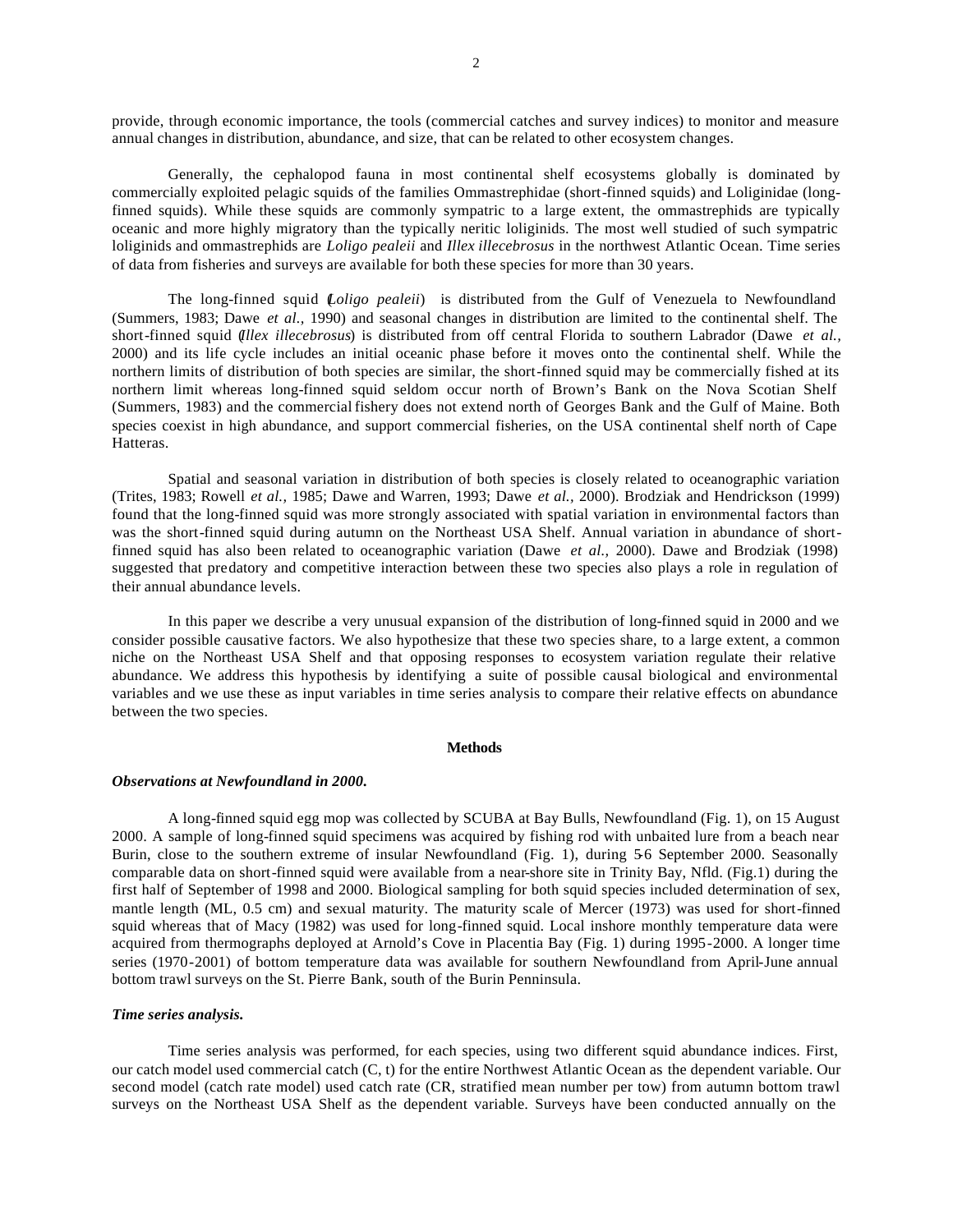Northeast USA Shelf, during spring (Feb-Apr), since 1968 and during autumn (Sep-Dec) since 1967. We based our catch rate model dependent variables on the autumn survey series because both species are more abundant and more -broadly distributed within the survey area during autumn than in spring (Fig. 2). The commercial catch ( $C^*$ , t) or autumn survey catch rate (CR\*, stratified mean number per tow) of the other squid species was included as a biological input variable in developing the catch and catch rate models, respectively. Mean body weight (BW, kg) and mean body weight of the other squid species (BW\*) were also included as input variables for all models, but were not derived from the autumn survey data, so as to assure their independence from the response variable. This size index, for long-finned squid, was derived from the spring USA survey series, whereas for short-finned squid it was derived from July bottom trawl surveys on the Nova Scotian Shelf, which have been conducted annually since 1970.

Environmental variables selected as input variables in the modelling exercise included mean bottom temperature from the spring survey series on the Northeast USA Shelf (USAbt). Other environmental indices used were more broad-scale, included the North Atlantic Oscillation (NAO) index, that reflects the large-scale atmospheric circulation pattern across the north Atlantic Ocean, and bottom temperature at Station 27 (NFbt), an oceanographic station located 10 nm east of St. John's Nfld. The NAO index is based upon the wintertime (average of December, January, and February) pressure difference in mb between the Azores and Iceland. A high index indicates an intense Icelandic Low and generally cold conditions in the Labrador Sea, including the coastal waters off Newfoundland. The NAO is expressed here as an annual anomaly relative to the mean for the period 1971-2001. The Station 27 bottom temperature index off Nfld. (NFbt) is the mean temperature at a bottom depth of 176 m, for the first half of each year (Jan-June), and it represents an index of the influence of the cold Labrador Current. An index of the position of the Shelf-Slope Front (SSF) was also included as an off-shelf oceanic index. Monthly means of the latitudinal position of the SSF at each degree of longitude from 50°W to 75°W between 1973-92 were estimated from satellite imagery by Drinkwater *et al*. (1994) and have been updated to 2001. Annual SSF indices were defined as the annual mean displacements (km) of the fronts averaged over all available longitudes.

Time -series analysis was applied, using the catch and catch rate indices as dependent variables for each species. Thus, four models were derived, a catch and a catch rate model for each species. All modelling was based on the 1973-2001 time series, for which reliable data were available for all variables. Model development involved initially testing for the existence of autocorrelation at successive lags and identifying an appropriate process to account for autocorrelation. We found, in some of our models, significant autocorrelation only at a lag of one year such that inclusion of a first order autoregressive term was adequate. Multiple linear regression, which included a first order autoregressive term (AR1), was then run with the squid catch or catch rate index as the dependent variable and year, as well as the selected biological and environmental indices, as the independent variables. The general form of the initial full models can be expressed as

$$
C_t = a + b_1 X_{1t} + b_2 X_{2t} + \ldots + c Y_t + v_t
$$

and

$$
CR_t = a + b_1X_{1t} + b_2X_{2t} + \ldots + cY_t + v_t
$$

where  $C_t$  and  $CR_t$  are the catch and the catch rate index respectively at time t, a is the model intercept,  $X_i$  is an input variable (biological or environmental index) and b is its associated regression coefficient, Y is Year and c is its regression coefficient, and v is the structural error term, defined as

$$
\boldsymbol{v}_t = \boldsymbol{e}_t - \boldsymbol{q} \boldsymbol{v}_{t\text{-}1}
$$

where q is the autocorrelation function or autoregressive parameter and  $e_t$  is a random error term. The analysis began with the full model and progressively eliminated non-significant terms (at the  $p= 0.15$  probability level), in a step-wise fashion.

Relationships among the environmental indices that were used as model input parameters and the biological indices that were retained in final models were explored using simple correlation analysis. Pearson's correlation coefficients with associated probability levels were compared among all pair-wise comparisons.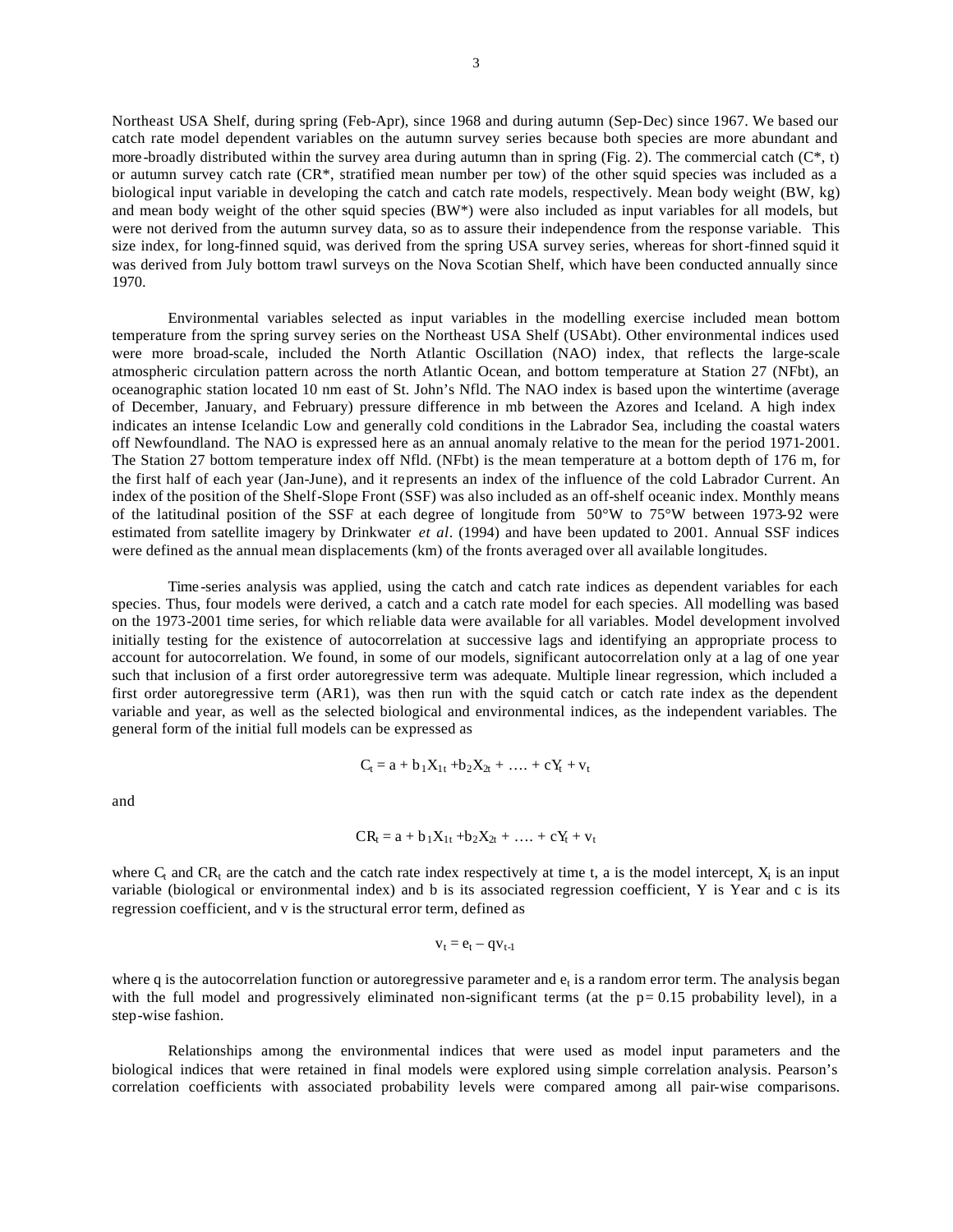#### **Results and Discussion**

#### *Expansion of long-finned squid distribution in 2000.*

A long-finned squid egg mop was collected at Bay Bulls Nfld., on Aug 15 at a depth of about 8 m. It was maintained in the laboratory at ambient inflow temperatures of 14-18°C. All eggs hatched within 24-36 days. Longfinned squid were reported to be abundant throughout August at many coastal communities on the Burin Penninsula of insular Newfoundland (Fig. 1), the southern-most extreme of the Island. During this month long-finned squid were attracted to lights on community wharves at night, when they supported a recreational food fishery using rods with unbaited lures.

A sample of 516 long-finned squid was acquired by fishing rod near Burin (Fig. 1) during Sep 5-6, 2000. This sample (Fig. 3) comprised mostly males (74%). Females were mostly smaller than 20 cm ML and were in an advanced stage of maturation, although none were fully mature. Males were mostly larger than 20 cm ML, and most of these large males were fully mature. The advanced state of maturity of these specimens, together with the collection of a viable egg mop provides the first evidence of spawning as far north as Newfoundland. The 45 specimens collected at Newfoundland in 1986 did not include any mature animals (Dawe *et al.,* 1990).

Long-finned squid females were of comparable size to the first of two modal groups of short-finned squid, collected at about the same time in 2000, whereas male long-finned squid were considerably larger than male shortfinned squid (Fig. 3). Comparison of the early-September size composition of short-finned squid between 2000 and 1998 at Newfoundland shows that squid were much smaller in 2000. Although no short-finned squid samples were collected at Newfoundland in 1999, their mean weight on the Scotian Shelf in July had dropped sharply from 1999 to 2000 (Fig. 4), to a record small size seen previously only in 1983. The unusually small size of short-finned squid in Canadian waters in 2000 implies that relief from competition may have contributed to the high abundance of long-finned squid at Newfoundland. Another element of reduced competition is a very low abundance of shortfinned squid in 2000 (Fig. 5). Expansion of long-finned squid into Canadian waters in 2000 may have been related to small size and low abundance of short-finned squid together with very high total population abundance of longfinned squid (Fig. 5).

Oceanographic conditions during 2000 may also have contributed to the northward expansion of the longfinned squid population. Local near-shore monthly water temperature at Arnold's Cove Placentia Bay was highest in August of 2000 (14.7 °C, Fig. 6), when long-finned squid were prevalent. August is typically the warmest month, and, while August temperature was not highest in 2000, only 1999 was warmer for earlier months within the past decade (Fig. 6). A longer time series of spring temperature data for offshore areas indicates that the St. Pierre Bank, off the South Coast of Newfoundland, where long finned squid were prevalent in Aug 2000, is warmer than on the Grand Bank off Eastern Newfoundland (Fig. 7). This temperature series also shows that the annual spring bottom temperature on the St. Pierre Bank was warmer in 1999 and 2000 than in any year since 1983.

#### *Squid abundance models.*

Our modelling approach is a comparative one, comparing between species for any given model (catch versus catch rate models), and comparing between models for each species. Catch models are broadly representative spatially but are subject to biases associated with annual variation in effort levels, and other fishing practices. In contrast the catch rate models are not subject to such fishery effects, but are spatially more restricted than the catch models, being based upon the Northeast USA Shelf survey area (Fig. 2). Our comparative approach includes seeking common effects between the two types of models.

The fishery-based catch models (Table 1, Fig. 8) provided better fits to the empirical data than did the survey-based catch rate models (Table 2, Fig. 9) for both species. However this difference between model types can be largely attributed to a much higher degree of autocorrelation in the catch series than in the catch rate series. The autoregressive parameter was a significant contributor to the catch model for both species (Table 1) and was by far the most significant model parameter (p<0.0001) for short-finned squid. The only environmental variable retained in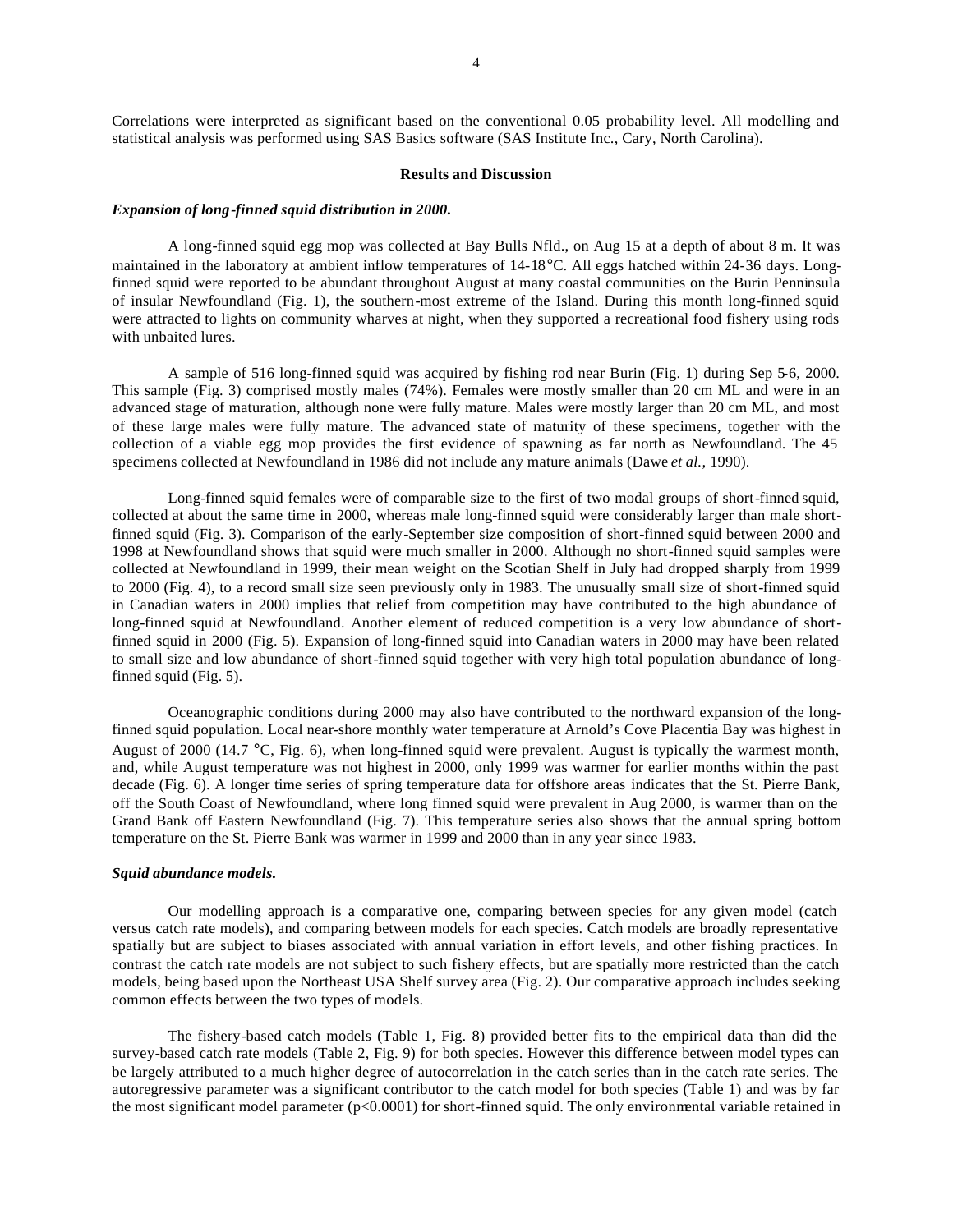the catch models was the NAO index, which was common to both species and highly significant ( $p = 0.01$ ) in both cases. However it had opposing effects between species, being inversely related to catch of short-finned squid but directly related to catch of long-finned squid. This suggests opposing responses to environmental variation between species.

Although the survey-based catch rate models do not explain as much of the total variation in the response variables for either species as do the catch models, they are less strongly affected by trends in fishing practises, as reflected by the relative unimportance of the autoregressive parameter (Table 2, Fig. 9). As in the catch models, the NAO was a significant contributor, and had opposing effects between species (Table 2). However the SSF index was a much more important parameter than the NAO for both species, and it also had opposing effects between species. This implies that the actual causal mechanisms that regulate the relative abundance of these species are more directly related to Gulf Stream System dynamics than to atmospheric forcing.

The catch rate model was virtually unaffected by autocorrelation for short-finned squid, as reflected by the insignificant autoregressive parameter ( $p = 0.70$ , Table 2), whereas this parameter was significant for the longfinned squid model ( $p = 0.06$ , Table 2). Environmental variables were much more important contributors to the catch rate model for short finned squid than for long-finned squid. The SSF was more highly significant for shortfinned squid ( $p=0.002$ ) than for long-finned squid ( $p = 0.05$ ), and the short-finned squid model retained an additional environmental variable (USAbt) that was very highly significant ( $p = 0.0008$ , Table 2).

It is not surprising that trends in abundance are more closely related to environmental variation for the highly-migratory oceanic species (short-finned squid) than for the more localized neritic species (long-finned squid). However, the negative effect of local bottom temperature (USAbt) on short-finned squid catch rate appears to be in conflict with an overall direct effect of a warm oceanographic regime on short-finned squid abundance (Dawe *et al.,* 2000). This inconsistency may be explained by considering the interrelationships of all environmental variables included in our modelling exercise (Table 3). The two bottom temperature indices (USAbt and NFbt) are inversely related, although not significantly ( $r = -0.19$ ,  $p = 0.30$ ) and they have opposing (but not significant) associations of comparable magnitude with the NAO (Table 3). The most significant environmental parameter common to both catch rate models (SSF) is very strongly and inversely correlated with the northern bottom temperature index (NFbt,  $r = -0.5$ ,  $p = 0.005$ , Table 3). Therefore, southward displacement of this ocean front (SSF), which is strongly related to high squid abundance, is also strongly related to high bottom temperature at the northern extreme of short-finned squid distribution.

Our modelling results also showed some consistencies with respect to effects of biological indices. For example, the abundance index and mean size index of the competitor squid species (CR\* and BW\* respectively) were consistently rejected from all four models, suggesting that direct competition is not a significant determinant of abundance for either species. However mean body weight of the modelled species (BW) was a significant contributor to one of the models for each squid species (Tables 1-2). BW was inversely related to survey catch rate of long-finned squid (t = -2.46,  $p = 0.02$ , Table 2), whereas it was directly related to commercial catch of shortfinned squid (t = 2.44, p = 0.02, Table 1). The direct relationship between mean body weight and catch of shortfinned squid could simply reflect the increase in direct contribution of each squid to catch weight with increasing BW. However it is also believed to reflect variation in the abundance of the winter-spawning group, which generally contributes largest squid to summer-fall fisheries and has historically been the most variable seasonal group, supporting large commercial catches in some years, particularly in Canadian waters (Coelho *et al.,* 1994, Dawe and Beck 1997, Dawe *et al.,* 2000). This is supported by the significant negative correlation between SSF and shortfinned-squid BW ( $r = -0.38$ ,  $p=0.04$ , Table 3). This indicates that southward displacement of this ocean front (SSF), which is strongly related to high short-finned squid survey catch rate in numbers/tow, is also related to large mean body weight.

Although there were differences in the environmental indices retained in the models, we conclude that the relative abundance of these two squid species is regulated by opposing responses to annual variation in Gulf Stream System dynamics. Southward displacement of the Shelf water-Slope water Front is related to a warm oceanographic regime at the northern extreme of the distributional range of short-finned squid, as well as high abundance of that species, especially of the largest-bodied, most highly migratory winter-spawning group, that predominates in the northern portion of its distribution. Northward displacement of ocean fronts (i.e. SSF) is related to high abundance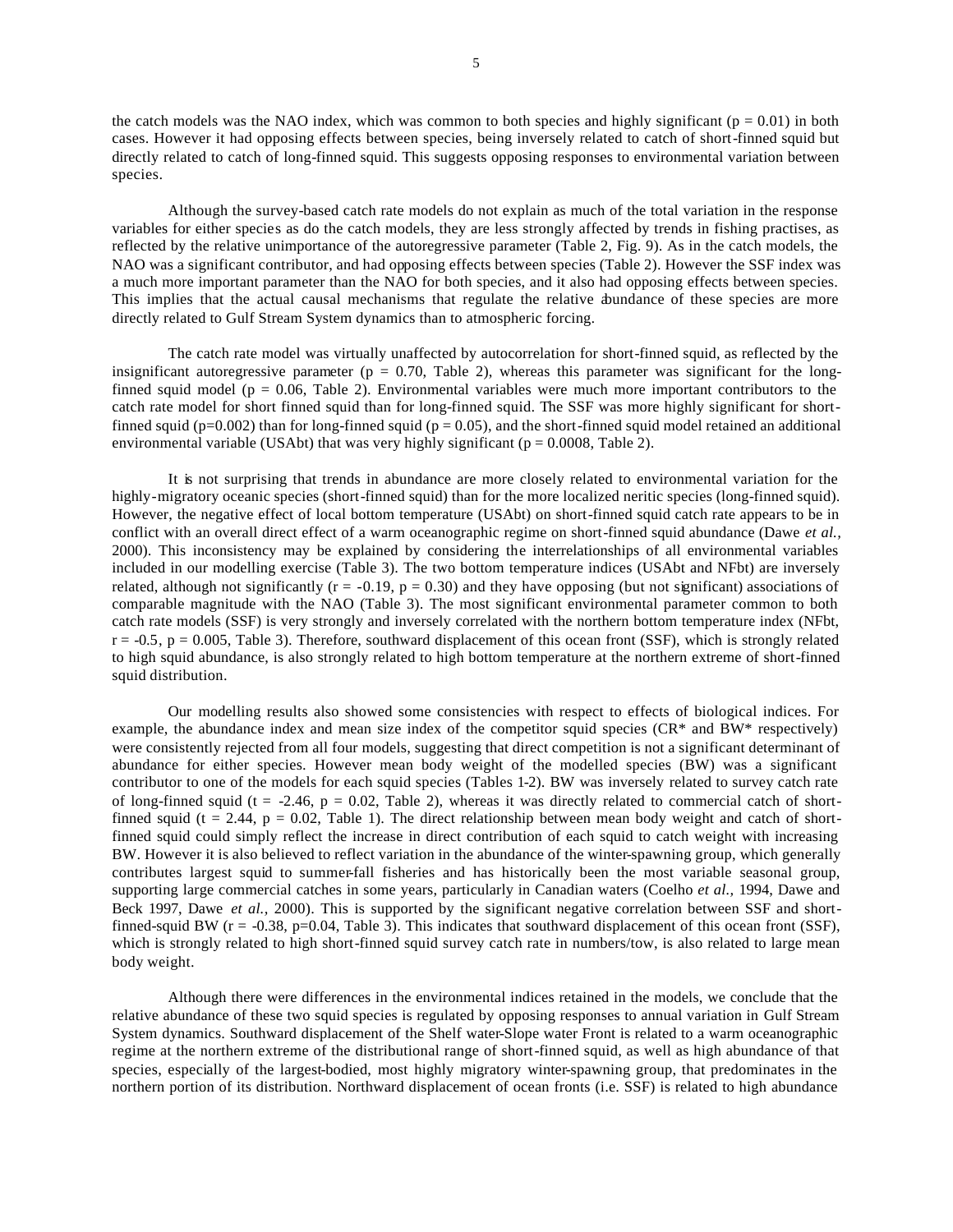of long-finned squid and, perhaps, a warm oceanographic regime on the northeastern USA shelf although the relationship of the southern bottom temperature index with broad-scale variability (i.e. with SSF) is unclear.

Environmental variables that were important in our models must be somehow associated with the direct mechanisms that regulate year class strength. However we recognize that environmental variables are complex and interacting and the direct mechanisms remain unknown. Dawe *et al.,* (2000) provided a review of possible direct mechanisms that could potentially regulate abundance of short-finned squid. It is quite possible that the direct mechanisms differ between our two study species, with local continental shelf variables such as water temperature directly affecting long-finned squid and broad-scale effects such as ocean currents directly affecting the more highly migratory short-finned squid.

## *Environmental relationships with distribution in 2000.*

Unusual events can provide some insight as to direct mechanisms affecting squid abundance. For example, the distribution patterns we observed in 2000 indicate that water temperature is not the variable associated with displacement of ocean fronts (i.e. SSF) that directly affects short-finned squid abundance. The inverse relationship between SSF and our broad-scale Labrador Current temperature index (NFbt) broke down in 2000. Although the SSF remained north of its mean position for the second consecutive year (Fig. 10) the northern temperature index (NFbt) achieved its highest value in the 29-year time series in 2000 (Fig. 10b). Short-finned squid were in very low abundance in 2000, consistent with both the northern displacement of the SSF and the high NAO index (Fig. 10a). The de-coupling of both SSF and NAO from NFbt in 2000 was probably related to an unusual feature of the NAO in 2000. The NAO was intense in 2000 but displaced far to the east of its normal position. The expansion of the longfinned squid population in 2000 was associated with this unusual eastward displacement of the NAO, which may have resulted in unfavourable oceanic conditions for short-finned squid but favourable environmental conditions for long-finned squid on the continental shelf as far north as Newfoundland (Fig. 10b).

Our study suggests that changes in abundance or distribution of annual squid species may provide obvious signals of anomalous meteorological or oceanographic events before they are detected, or that may not be detected, through collection and analysis of the relevant data. Commercially important squid species may represent indicators of anomalous events that would otherwise not be detected, especially in ecosystems where environmental variation is not extensively monitored.

#### **Acknowledgements**

We thank Paul Beck for processing the squid samples and for assisting in illustrating the data. We also thank Russell Dawe for bringing the long-finned squid egg mop to our attention.

#### **References**

- Brodziak, J. and Hendrickson, L. 1999. An analysis of environmental effects on survey catches of squids *Loligo pealei* and *Illex illecebrosus* in the northwest Atlantic. Fishery Bulletin, 97: 9-24.
- Coelho, M. L., Stobberup, K. A., O'Dor, R. K., and Dawe, E. G. 1994. Life history strategies of the squid, *Illex illecebrosus*, in the Northwest Atlantic. Aquatic Living Resources, 7: 233-246.
- Dawe, E.G. and Beck, P. C. 1997. Population structure, growth, and sexual maturation of short-finned squid (*Illex illecebrosus*) at Newfoundland. Canadian Journal of Fisheries and Aquatic Sciences, 54: 137-146.
- Dawe, E. G. and Brodziak, J. K. T. 1998. Trophic relationships, ecosystem variability, and recruitment. *In*: Squid recruitment dynamics. The genus *Illex* as a model. The commercial *Illex* species. Influences on variability. pp 125-156. Ed. by P. G. Rodhouse, E. G. Dawe and R. K. O'Dor. Food and Agriculture Organization of the United Nations Fisheries Technical Paper. No. 376. Rome, FAO. xii + 273 pp.
- Dawe, E. G., Colbourne, E. B. and Drinkwater, K. F. 2000. Environmental effects on recruitment of short-finned squid (*Illex illecebrosus*). ICES Journal of Marine Science, 57: 1002-1013.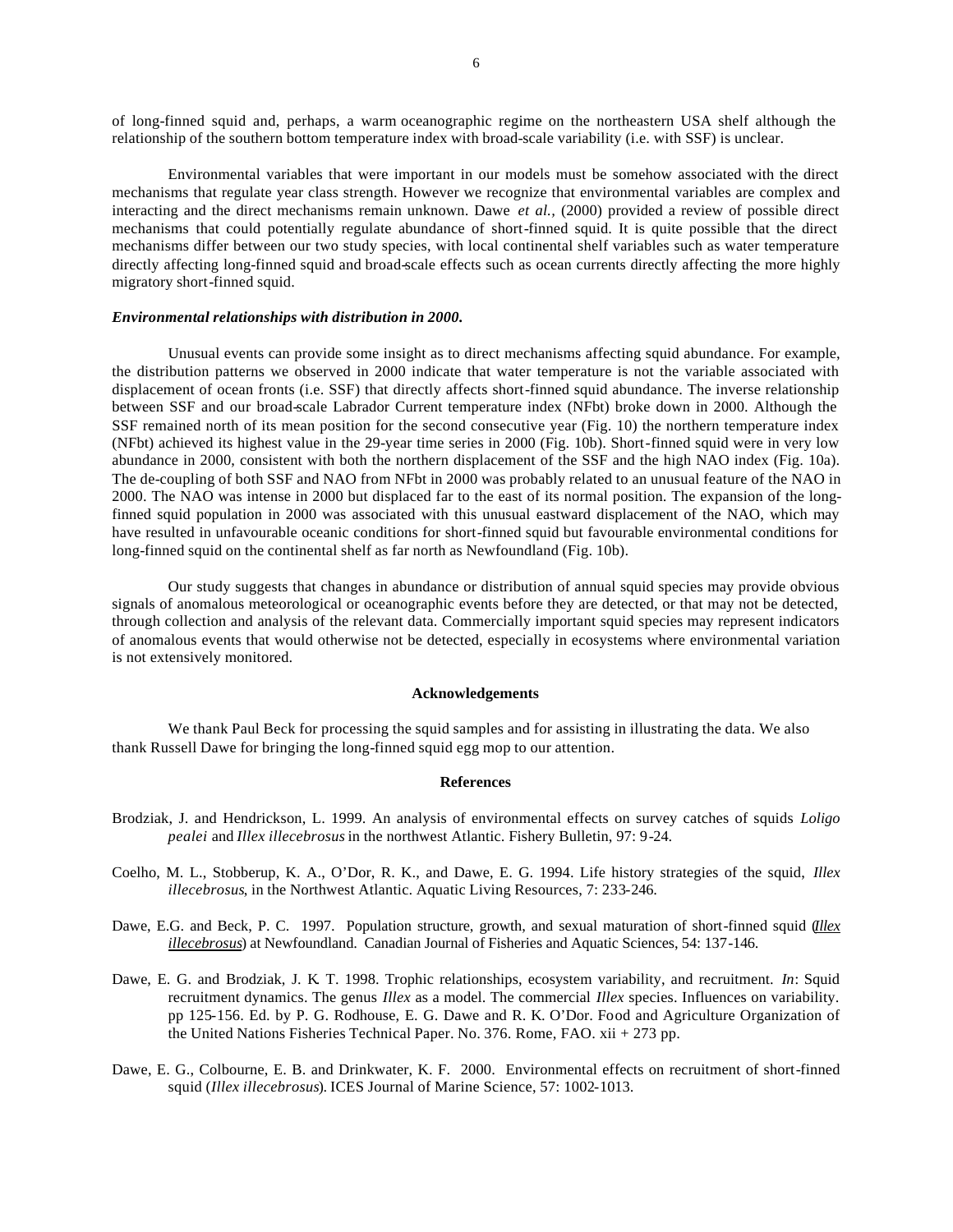- Dawe, E. G., Shears, J. C. Balch, N. E. and O'Dor, R. K. 1990. Occurrence, size and sexual maturity of long-finned squid (*Loligo pealei*) at Nova Scotia and Newfoundland, Canada. Canadian Journal of Fisheries and Aquatic Sciences, 47: 1830-1835.
- Dawe, E. G., and Warren, W. G. 1993. Recruitment of short-finned squid in the Northwest Atlantic Ocean and some environmental relationships. Journal of Cephalopod Biology, 2: 1-21.
- Macy, W. K. 1982. Development and application of an objective metod for classifying long-finned squid, *Loligo pealei*, into sexual maturity stages. Fishery Bulletin, 80: 449-459.
- Mercer, M. C. 1973. Sexual maturity and sex ratios of the ommastrephid squid, *Illex illecebrosus* (Lesueur) at Newfoundland (Subarea 3). International Commission for Northwest Atlantic Fisheries Research Dococument 73/71, 14 pp.
- Rowell, T. W., Young, J. H., Poulard, J. C., and Robin, J. P. 1985. Changes in distribution and biological characteristics of *Illex illecebrosus* on the Scotian Shelf, 1980-1983. Northwest Atlantic Fisheries Organization Scientific Council Studies, 9: 11-26.
- Summers, W. C. 1983. *Loligo pealei*. In Cephalopod life cycles. Vol. 1. Species accounts, pp.115-142. Ed. by P. R. Boyle. Academic Press Inc., London, UK. 475 pp.
- Trites, W. R. 1983. Physical oceanographic features and processes relevant to *Illex illecebrosus* spawning in the western North Atlantic and subsequent larval distribution. Northwest Atlantic Fisheries Organization Scientific Council Studies, 6: 39-55.

Table 1. Descriptive statistics and parameter estimates for the Catch models, by species.

# **Catch models; Short-finned squid**

|            | SSE<br>MSE<br><b>DFE</b><br>r square |         |           |         |        |
|------------|--------------------------------------|---------|-----------|---------|--------|
| Variable   | DF                                   | B Value | Std Error | t Ratio | p      |
| Intercept  | 1                                    | 6.36    | 17.33     | 0.37    | 0.72   |
| ΒW         |                                      | 259.92  | 106.43    | 2.44    | 0.02   |
| <b>NAO</b> |                                      | $-1.23$ | 0.45      | $-2.76$ | 0.01   |
| A(1)       |                                      | $-0.73$ | 0.14      | $-5.17$ | 0.0001 |

#### **Long-finned squid**

|                   | SSE<br>MSE<br><b>DFE</b><br>r square | 445.5<br>17.8<br>25<br>0.63 |                |                 |              |
|-------------------|--------------------------------------|-----------------------------|----------------|-----------------|--------------|
| Variable          | DF                                   | B Value                     | Std Error      | t Ratio         | p            |
| Intercept<br>YEAR | 1<br>1                               | 880.00<br>$-0.43$           | 362.14<br>0.18 | 2.43<br>$-2.37$ | 0.03<br>0.03 |
| <b>NAO</b>        |                                      | 0.27                        | 0.10           | 2.70            | 0.01         |
| A(1)              |                                      | $-0.53$                     | 0.19           | $-2.79$         | 0.01         |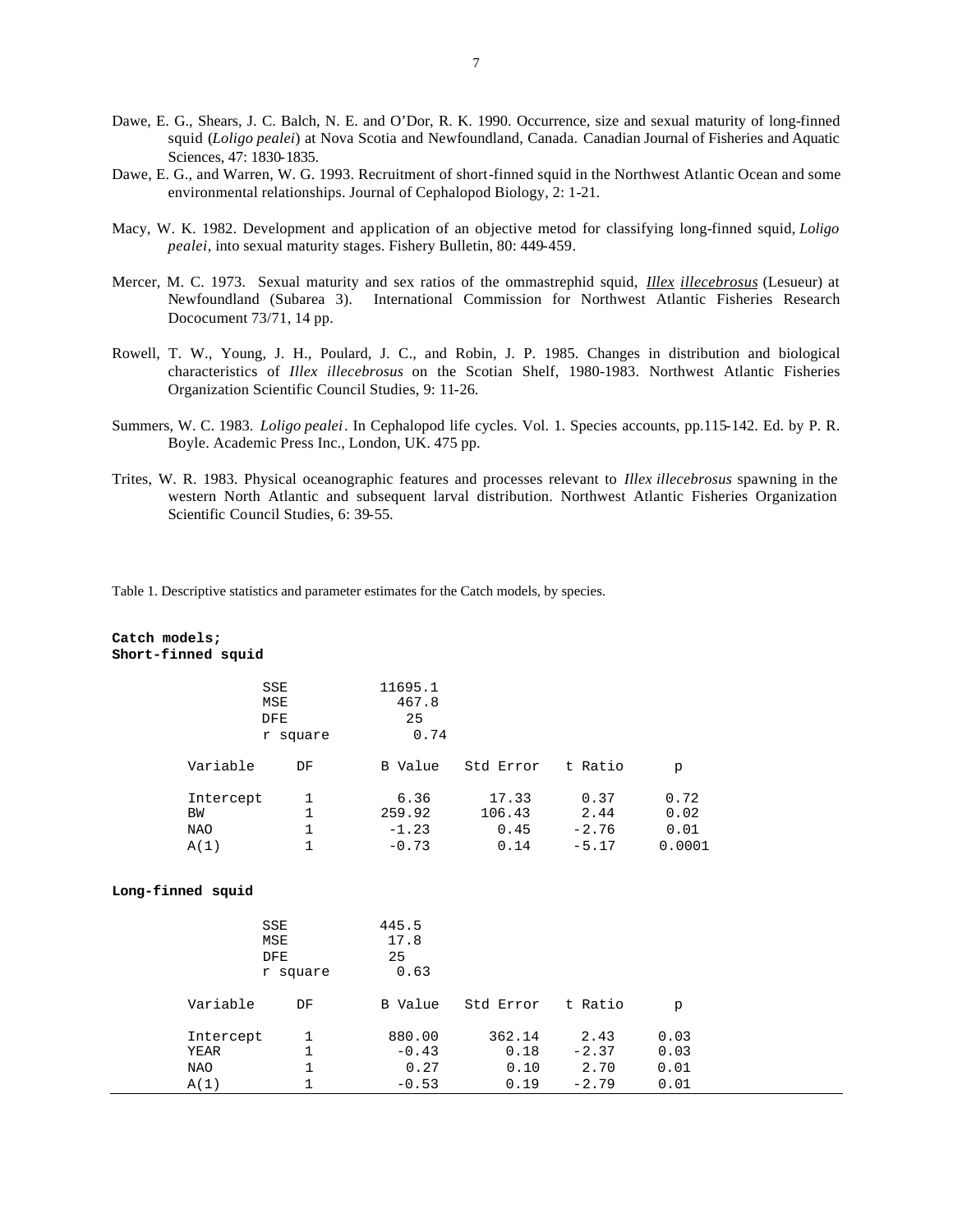Table 2. Descriptive statistics and parameter estimates for the Catch Rate models, by species.

# **Catch Rate models; Short-finned squid**

|                                    | SSE<br>MSE<br><b>DFE</b><br>r square        | 642.86<br>27.95<br>23<br>0.59          |                              |                                       |                                 |
|------------------------------------|---------------------------------------------|----------------------------------------|------------------------------|---------------------------------------|---------------------------------|
| Variable                           | DF                                          | B Value                                | Std Error                    | t Ratio                               | p                               |
| Intercept<br>YEAR                  | 1<br>$\mathbf{1}$<br>$\mathbf{1}$           | 711.32<br>$-0.33$                      | 291.76<br>0.14               | 2.44<br>$-2.29$                       | 0.02<br>0.03                    |
| USAbt<br><b>NAO</b><br>SSF<br>A(1) | $\mathbf{1}$<br>$\mathbf 1$<br>$\mathbf{1}$ | $-6.61$<br>0.29<br>$-21.57$<br>$-0.08$ | 1.72<br>0.14<br>6.08<br>0.22 | $-3.84$<br>2.18<br>$-3.55$<br>$-0.38$ | 0.0008<br>0.04<br>0.002<br>0.70 |
| Long-finned squid                  |                                             |                                        |                              |                                       |                                 |
|                                    | SSE                                         | 566654.78                              |                              |                                       |                                 |

|           | MSE<br><b>DFE</b><br>r square | 23611.00<br>24<br>0.35 |           |         |        |  |
|-----------|-------------------------------|------------------------|-----------|---------|--------|--|
| Variable  | DF                            | B Value                | Std Error | t Ratio | p      |  |
| Intercept |                               | 554.51                 | 75.89     | 7.32    | 0.0001 |  |
| BW        |                               | $-6256.00$             | 2547.00   | $-2.46$ | 0.02   |  |
| NAO       |                               | 5.09                   | 3.19      | 1.60    | 0.12   |  |
| SSF       |                               | 277.98                 | 135.82    | 2.05    | 0.05   |  |
| A(1)      |                               | 0.39                   | 0.19      | 2.00    | 0.06   |  |

Table 3. Correlation matrix, including Pearson's correlation coefficient and associated probability values, for environmental variables included in the initial models and biological variables retained in final models, (p values are italicised and those in bold are significant at the 0.05 probability level). lolBW and illBW represent mean body weight (BW) of *Loligo pealei* and *Illex illecebrosus* respectively.

| Index        | <b>SSF</b> | <b>NAO</b>   | <b>USAbt</b> | NFbt             | <b>lolBW</b>    | illBW           |
|--------------|------------|--------------|--------------|------------------|-----------------|-----------------|
| <b>SSF</b>   |            | 0.41<br>0.02 | 0.09<br>0.63 | $-0.50$<br>0.005 | 0.20<br>0.28    | $-0.38$<br>0.04 |
| <b>NAO</b>   |            |              | 0.30<br>0.12 | $-0.28$<br>0.13  | 0.01<br>0.92    | $-0.08$<br>0.67 |
| <b>USAbt</b> |            |              |              | $-0.19$<br>0.30  | 0.20<br>0.30    | 0.04<br>0.83    |
| <b>NFbt</b>  |            |              |              |                  | $-0.32$<br>0.09 | 0.15<br>0.43    |
| <b>lolBW</b> |            |              |              |                  |                 | 0.10<br>0.58    |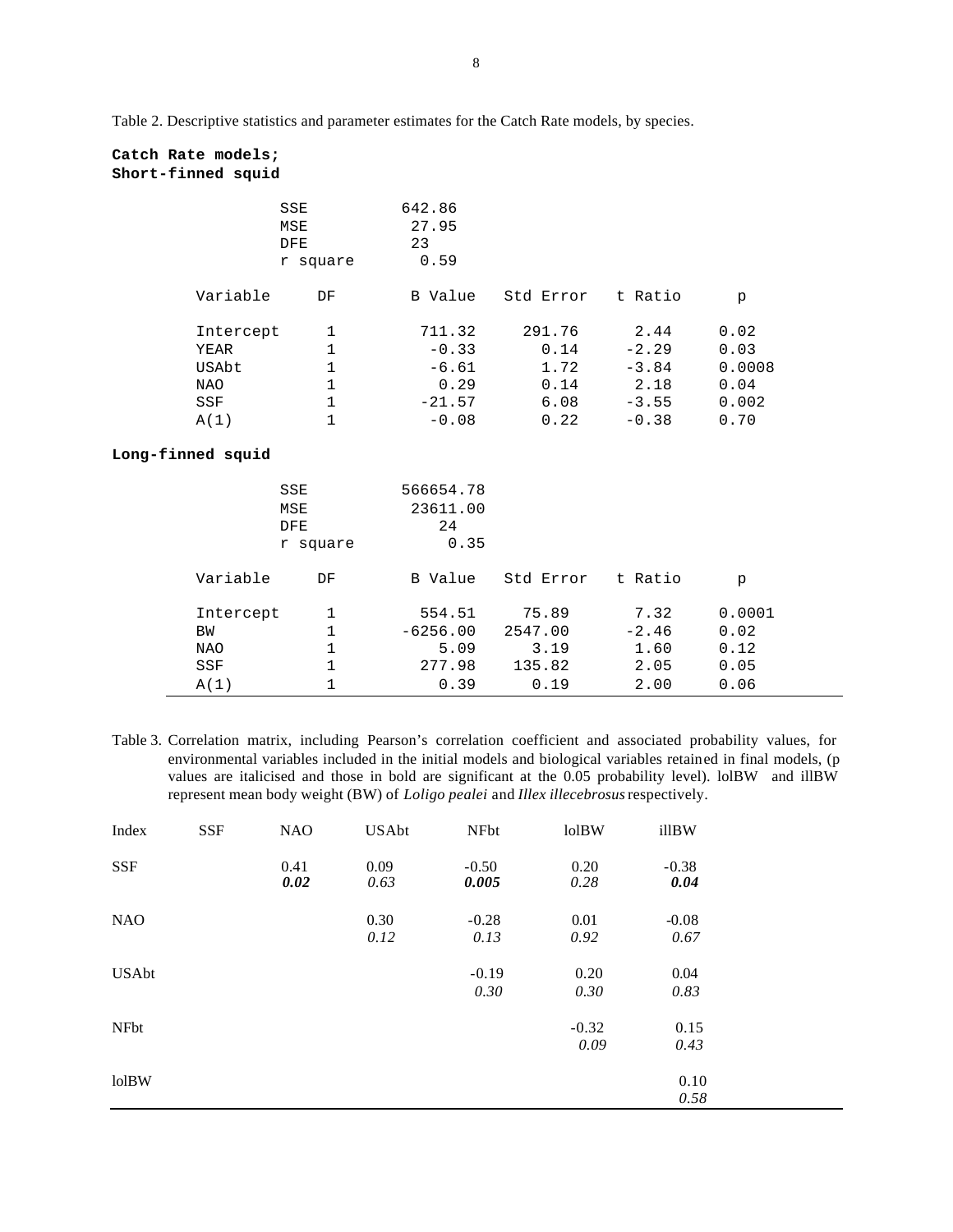

Fig. 1. Map of eastern Newfoundland showing place names referred to in the text.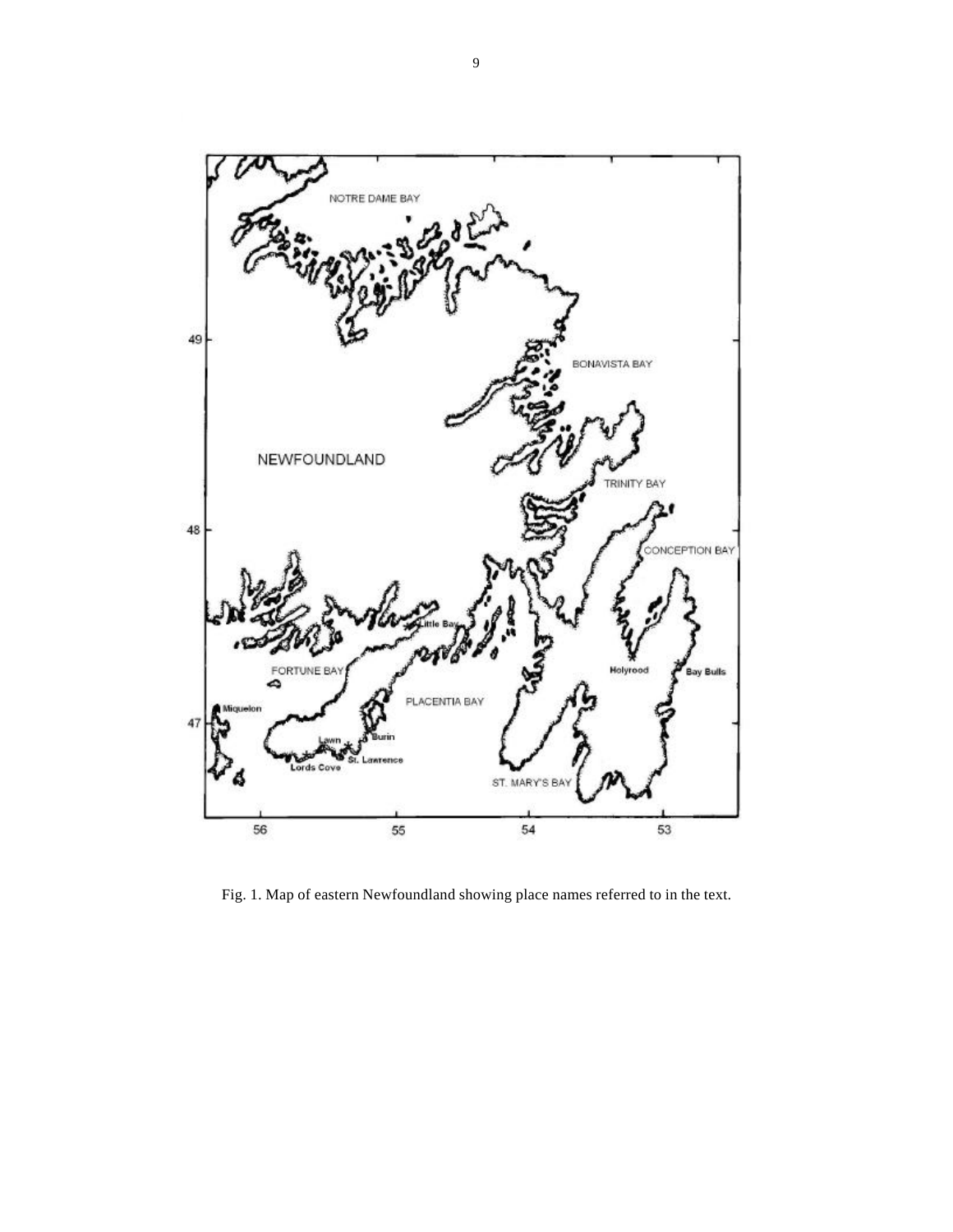

Fig. 2. Distribution of survey catch rates (no/tow) of short-finned squid (left) and long finned squid (right) in relation to bottom temperature (°C) on the northeastern USA shelf from Northeast Fisheries Science Center surveys in autumn (above) and spring (below) of 2000.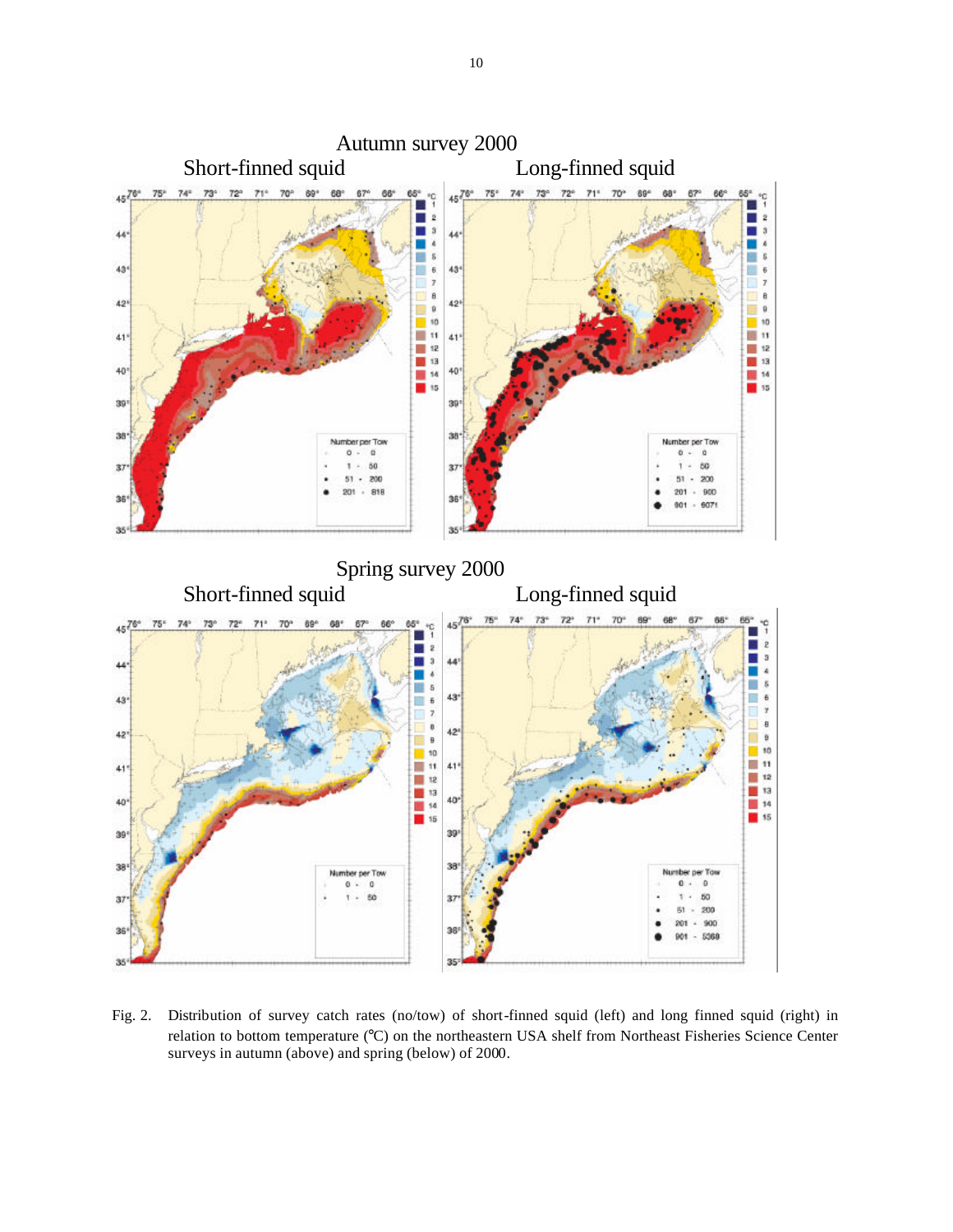

Fig. 3. Length frequency distributions for squid caught inshore at Newfoundland during early September; shortfinned squid in 1998 and 2000 (above) and long-finned squid in 2000 (below).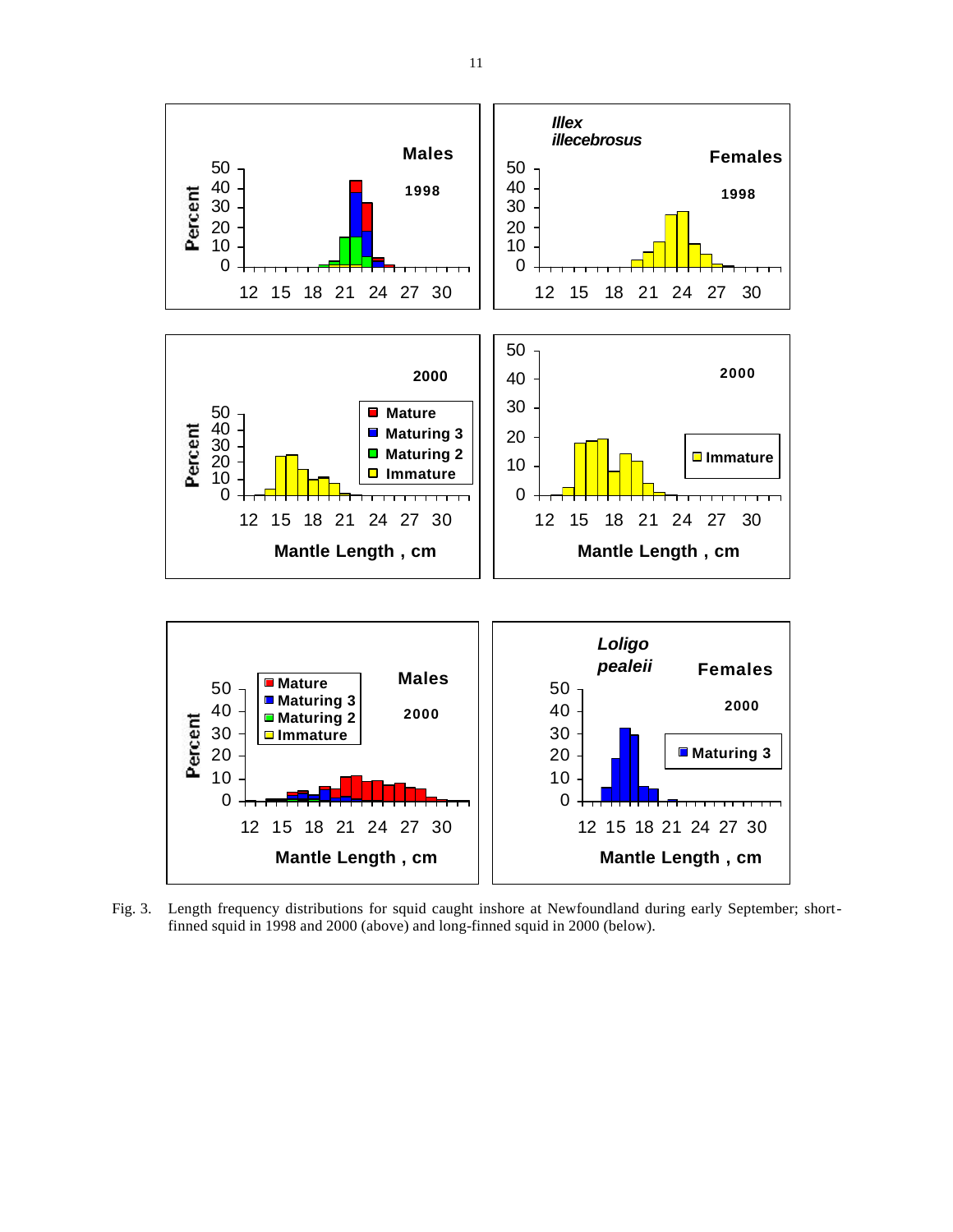

Fig. 4. Mean individual body weight of short-finned squid from annual bottom trawl surveys on the Nova Scotian Shelf during July.



Fig. 5. Annual reported catches, by species, from the entire Northwest Atlantic Ocean (above) and USA autumn survey catch rates, by species (below).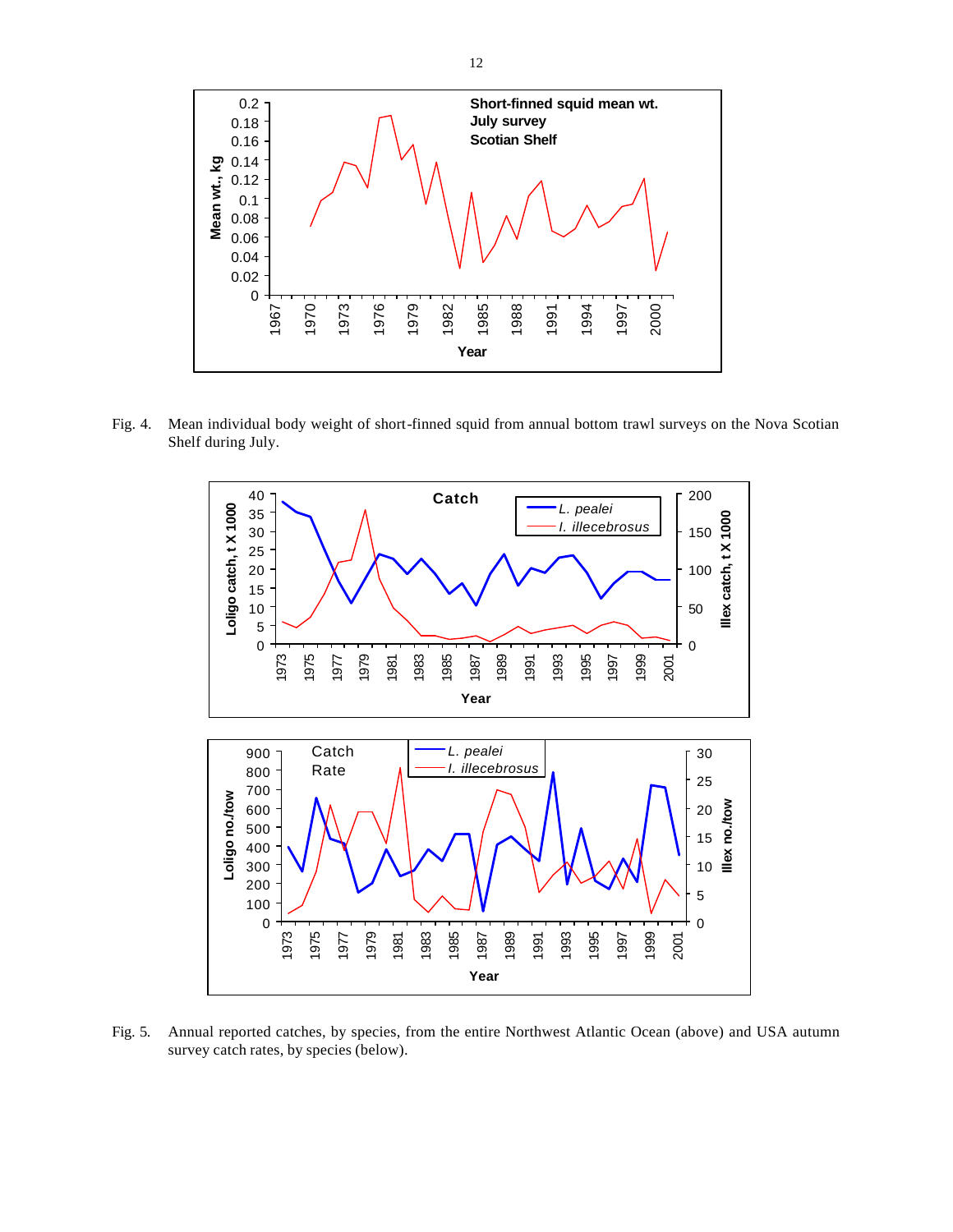

 Fig. 6. Monthly trends in bottom tempearture at Arnolds Cove, Placentia Bay during 2000. In comparison with trends during 1990-1993 (above) and during 1995-1999 (below).



Fig. 7. Annual mean bottom temperature from the St. Pierre Bank and the Grand Bank, 1970-2001.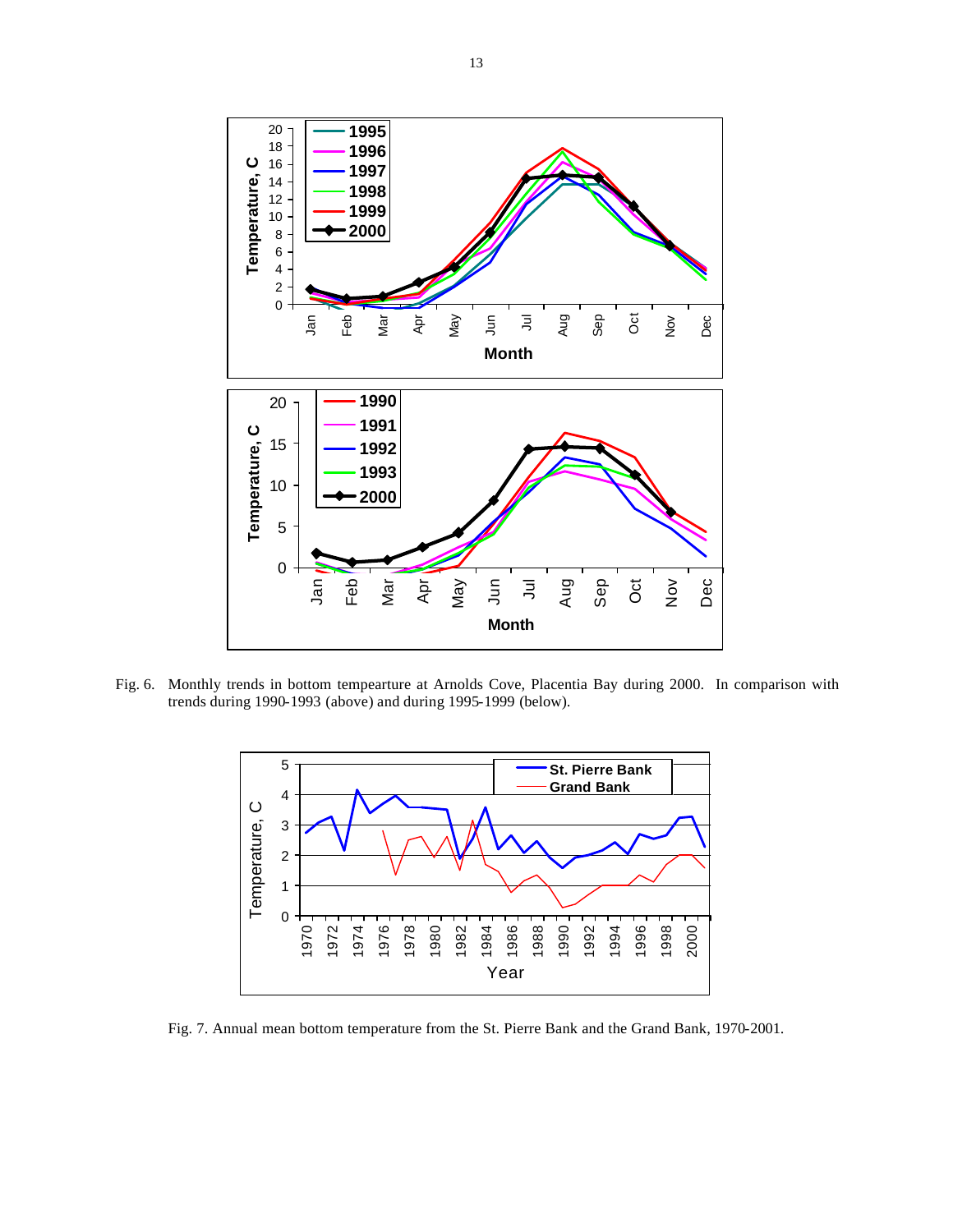

Fig. 8. Comparison of empirical commercial catches with those predicted by the catch models for short-finned squid (above) and for long-finned squid (below).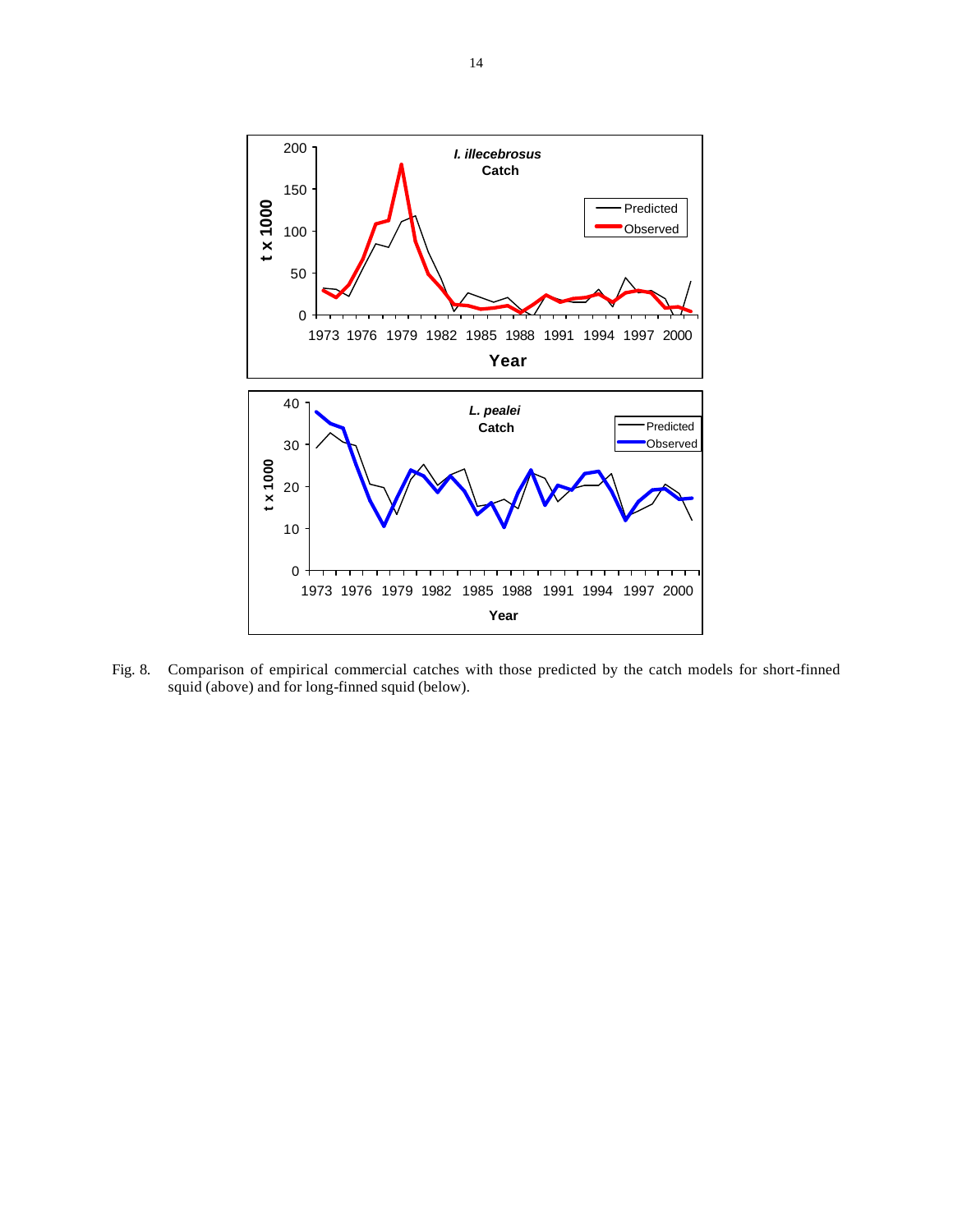

Fig. 9. Comparison of empirical autumn survey catch rates with those predicted by the catch rate models for shortfinned squid (above) and for long-finned squid (below).